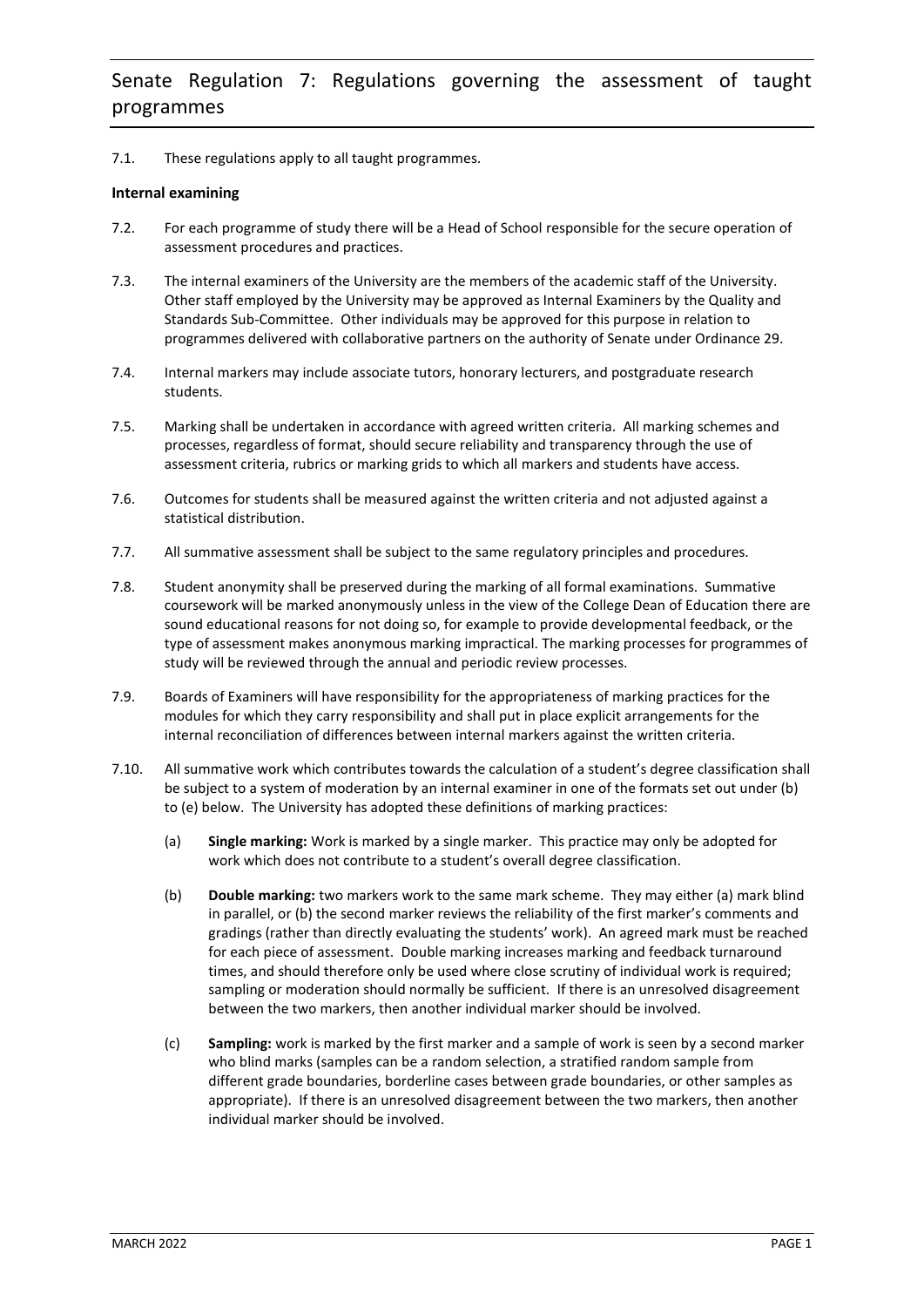- (d) **Moderation:** work is marked by a first marker. A second marker receives a full set of marks of the work and a sample of work (samples selected as described above in sampling) against which to test the robustness of the marking. They do not directly evaluate the students' work.
- (e) **Blind marking:** work is provided to second markers or moderators as original copies without any grades or comments from the first marker.
- (f) **Peer marking:** where summatively assessed, students who mark other students' work within a cohort should follow the same guidelines for first markers as described above. Second marking, sampling or moderation by internal examiners should be applied to ensure fairness and reliability.
- (g) **Automated marking:** Work is marked automatically by electronic or other means (either through Blackboard or through some other approved system).
- 7.11. As part of its responsibility for ensuring the appropriateness of marking for modules for which it is responsible, a Board of Examiners shall take particular care to ensure that marking practices produce reliable outcomes in modules, such as a project or dissertation, where marking is divided between multiple markers.
- 7.12. Any first marking not undertaken by an internal examiner, such as first marking undertaken by an associate tutor, shall be subject to a system of moderation by an internal examiner.
- 7.13. Postgraduate research students, including Graduate Teaching Assistants (GTA) and Graduate Research Assistants (GRA) may assist with teaching and assessment on programmes with the following restrictions:
	- (a) they may not serve as members of Panels or Boards of Examiners;
	- (b) they may not act as sole markers of any piece of work which contributes to a final degree classification;
	- (c) responsibility for valid assessment outcomes rests entirely with the internal examiners.
- 7.14. Evidence must exist (and be retained for review purposes) which demonstrates that scrutiny of marking standards has taken place.
- 7.15. The full range of the marking scale and all marks on the scale may be used.
- 7.16. The marks of modules and their component assessments, as approved in the module specification, will be expressed to two decimal places, according to the rounding conventions of the University's central student record system. Credit Weighted Average (CWA) marks calculated from these marks will be published as integers, according to the rounding conventions of the University's central student record system, and progression and award classification decisions will be based on these published marks.
- 7.17. The University's Policy for the return of assessed work sets out the requirements for providing feedback to students.

## **External examining**

- 7.18. External examiners are appointed to provide impartial and independent advice and informed comment on the University's standards and student achievement in relation to those standards.
- 7.19. There shall be at least one external examiner for each award-bearing programme, including for the award of credit. This shall include awards made with or through a partner institution. An external examiner may be appointed for several related programmes.
- 7.20. The number of external examiners for any particular programme shall be sufficient to cover the full range and complexity of the syllabus and the size of the student cohort.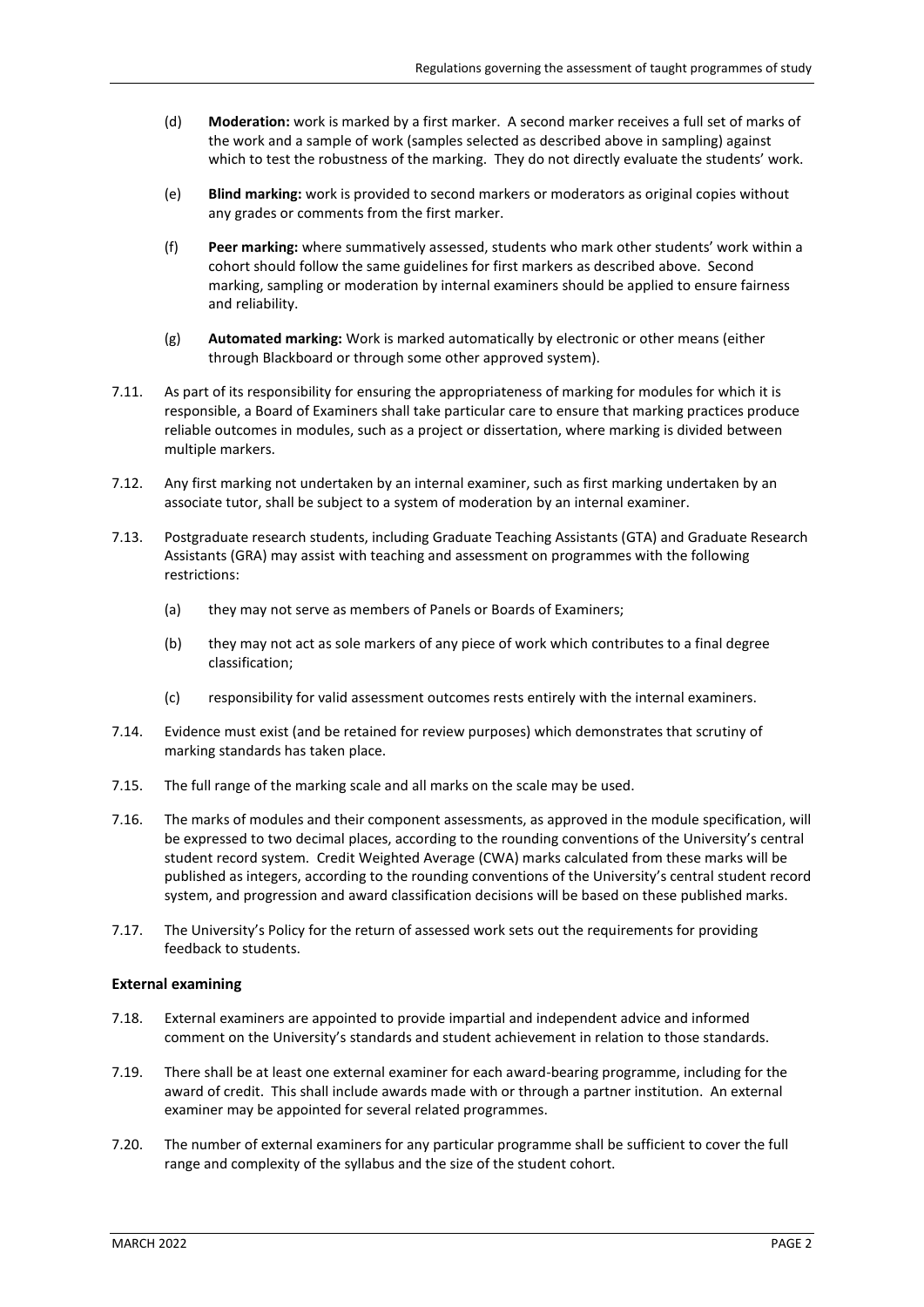7.21. For awards resulting from study both on campus and by distance learning, the external examining arrangements should be such to ensure that the Board of Examiners is able to make judgements about the comparability of standards across both cohorts.

## **Criteria for appointment**

- 7.22. The University will apply the national criteria for the appointment of external examiners as set out in the relevant section of the QAA Quality Code; these are reproduced below in regulations 7.23-7.28.
- 7.23. Nominations for external examiners will demonstrate appropriate evidence of the following:
	- (a) knowledge and understanding of UK sector agreed reference points for the maintenance of academic standards and assurance and enhancement of quality;
	- (b) competence and experience in the fields covered by the programme of study, or parts thereof;
	- (c) relevant academic and/or professional qualifications to at least the level of the qualification being externally examined, and/or extensive practitioner experience where appropriate;
	- (d) competence and experience relating to designing and operating a variety of assessment tasks appropriate to the subject and operating assessment procedures;
	- (e) sufficient standing, credibility and breadth of experience within the discipline to be able to command the respect of academic peers and, where appropriate, professional peers;
	- (f) familiarity with the standard to be expected of students to achieve the award that is to be assessed;
	- (g) fluency in English, and where programmes are delivered and assessed in languages other than English, fluency in the relevant language(s) (unless other secure arrangements are in place to ensure that external examiners are provided with the information to make their judgements);
	- (h) meeting applicable criteria set by professional, statutory or regulatory bodies;
	- (i) awareness of current developments in the design and delivery of relevant curricula;
	- (j) competence and experience relating to the enhancement of the student learning experience.
- 7.24. Individuals in the following categories or circumstances will not be appointed as external examiners:
	- (a) a member of the University's Council or of the governing body of a partner institution, or a current employee of the University or one of its collaborative partners;
	- (b) anyone with a close professional, contractual or personal relationship with a member of staff or student involved with the programme of study;
	- (c) anyone required to assess colleagues who are recruited as students to the programme of study;
	- (d) anyone who is, or knows they will be, in a position to influence significantly the future of students on the programme of study;
	- (e) anyone significantly involved in recent or current substantive collaborative research activities with a member of staff closely involved in the delivery, management or assessment of the programme(s) or modules in question;
	- (f) former staff or students of the institution unless a period of five years has elapsed and all students taught by or with the external examiner have completed their programme(s);
	- (g) a reciprocal arrangement involving cognate programmes at another institution;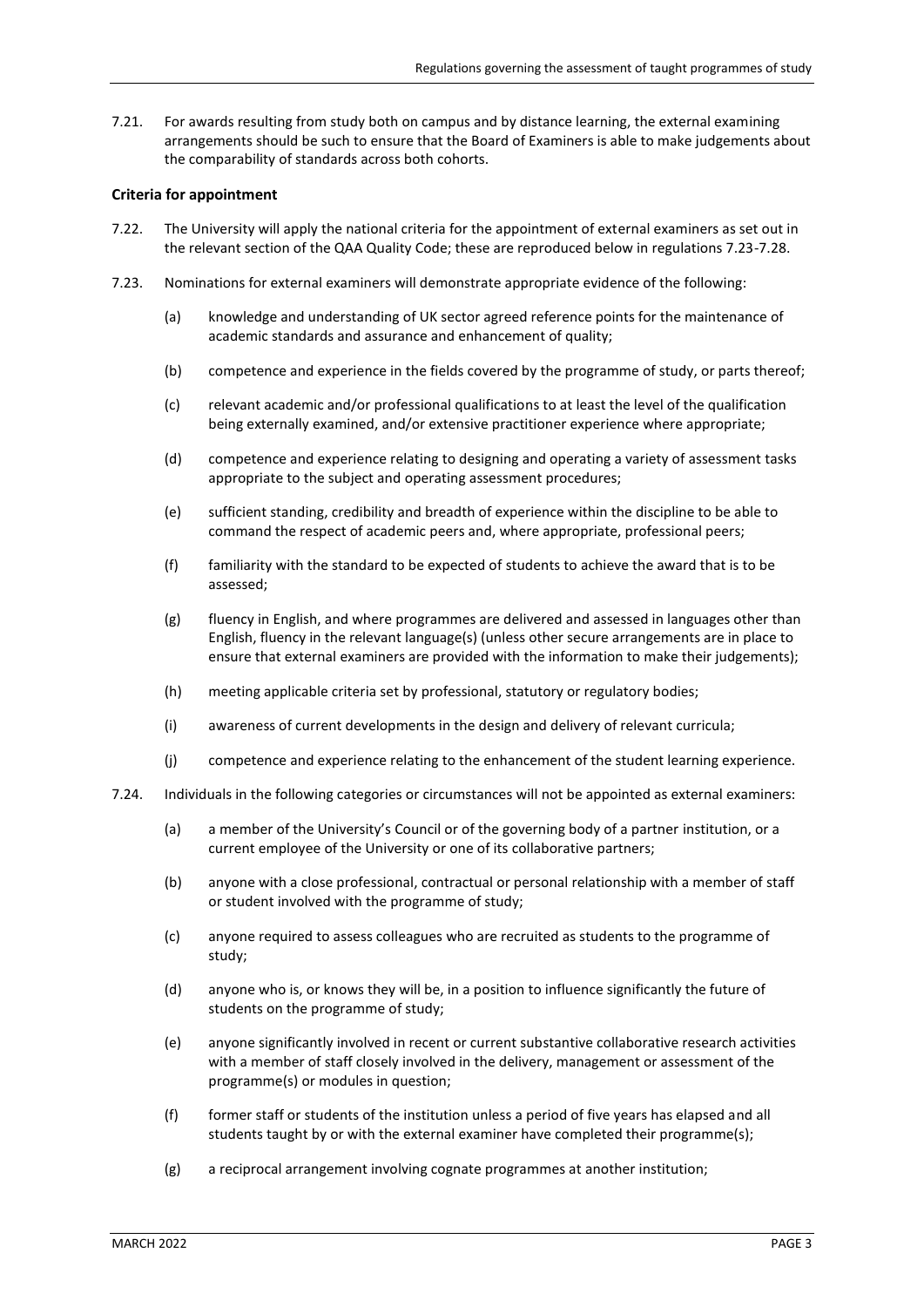- (h) the succession of an external examiner by a colleague from the examiner's home department and institution;
- (i) the appointment of more than one external examiner from the same department of the same institution (except where there is a clear disciplinary difference, and at the discretion of the Quality and Standards Sub-Committee).
- 7.25. The duration of an external examiner's appointment will normally be for four years, with an exceptional extension of one year to ensure continuity.
- 7.26. An external examiner may be reappointed in exceptional circumstances but only after a period of five years or more has elapsed since the end of their last appointment.
- 7.27. External examiners normally hold no more than two external examiner appointments for taught programmes/modules at any point in time.
- 7.28. Retired staff can be considered if they provide sufficient evidence of continuing involvement in the academic area in question, and with current developments in higher education teaching, learning and assessment.

#### **Appointment and briefing**

- 7.29. External examiners shall be appointed by Senate following nomination by the Head of School and a process of detailed scrutiny.
- 7.30. Each external examiner shall receive a letter of appointment setting out the period of appointment and the specific programmes/modules/awards for which s/he is responsible.
- 7.31. Briefing material in the following areas will be provided:
	- (a) relevant institutional and programme regulations;
	- (b) the University's external examining and assessment regulations;
	- (c) school information such as student programme handbooks, examination papers, marking and classification criteria;
	- (d) a copy of the previous year's external examiner's report and the school's response.
- 7.32. Additional briefing material will be provided to external examiners when changes to the University's regulations are approved by Senate.
- 7.33. The division of labour between schools and the Quality Office in providing briefing material to external examiners shall be clearly set out.
- 7.34. An external examiner may resign at any time but is required to give three months' notice in writing to the Quality Office.
- 7.35. An external examiner may be removed from office should s/he fail to meet the requirements of the role.
- 7.36. The name, position and institution of external examiners shall be provided in programme information to students. Students are not permitted to initiate direct contact with External Examiners.

#### **Role and responsibilities**

<span id="page-3-0"></span>7.37. The University expects its external examiners to provide informative comment and recommendations upon whether or not: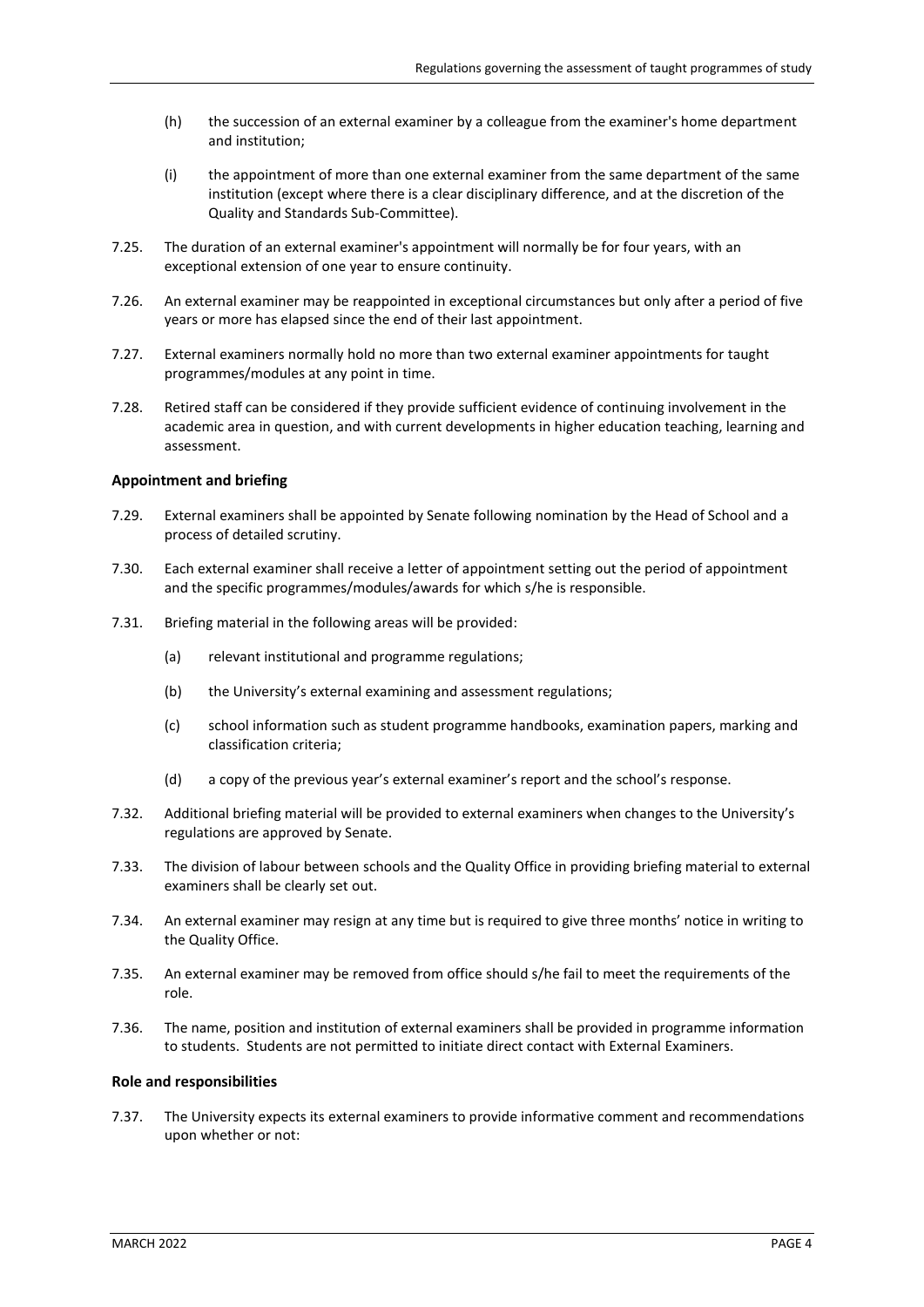- (a) the University is maintaining the threshold academic standards for its awards in accordance with the framework for higher education qualifications and relevant subject benchmark statements;
- (b) the assessment process measures student achievement rigorously and fairly against intended outcomes of the programme(s) and is conducted in line with the University's policies and regulations;
- (c) the academic standards and the achievement of students are comparable with those in other higher education institutions of which the external examiners have experience.
- <span id="page-4-0"></span>7.38. An external examiner will also be asked to identify areas of good practice or opportunities to enhance the quality of the learning opportunities provided to students.
- 7.39. An external examiner will report on standards at both the module and award level.
- 7.40. The role of an external examiner is set out in paragraph[s 7.37](#page-3-0) and [7.38 above.](#page-4-0) They are, however, not involved in the assessment or examination of the work of individual students and are not therefore the final arbiter for the award of marks/grades either within a module or for the final award.
- 7.41. External examiners are invited to comment of the standard of marking against the written criteria but may not seek, or be invited, to raise or lower the marks assigned to individual students. They may, however, ask for marks to be revisited by the internal markers against the written criteria across a full cohort if they consider that there is sufficient evidence to support under- or over-marking, or if they have concerns about the robustness of marking.
- 7.42. External examiners shall be provided with sufficient evidence of intended assessment patterns and instruments to agree the appropriateness of the assessment strategy for the module.
- 7.43. External examiners shall consider samples of students' assessed work, together with the marks agreed by the internal markers.
- 7.44. An external examiner shall receive sufficient material to form a view as to whether the internal marking has properly assessed student performance against appropriate standards. Samples of work made available to the external examiner for a module should be sufficient to provide confidence in the standard of marking and the achievement of students, and should normally be 10% of the pieces of assessment and provide samples across the range of student achievement.
- 7.45. External examiners should be consulted about access to non-written assessment and attendance at any live assessment events.
- 7.46. An external examiner may be required to access student performance during assessed school experience, clinical or other work-placement, irrespective of location.
- 7.47. An external examiner shall be an equal member of a Board of Examiners and shall participate in the transaction of the Board's business.
- 7.48. An external examiner shall endorse, or not, the decisions of the Board of Examiners to indicate that s/he is satisfied with the conduct of the assessment process, rather than to signal agreement with every individual assessment decision.

## **Reporting and payment**

- 7.49. Each external examiner shall provide an annual formal written report to the Vice-Chancellor at the end of each assessment cycle.
- 7.50. The format and content of external examiners' reports shall be determined by the University to ensure that reports are consistent with the core responsibilities of the external examiner.
- 7.51. Reports shall: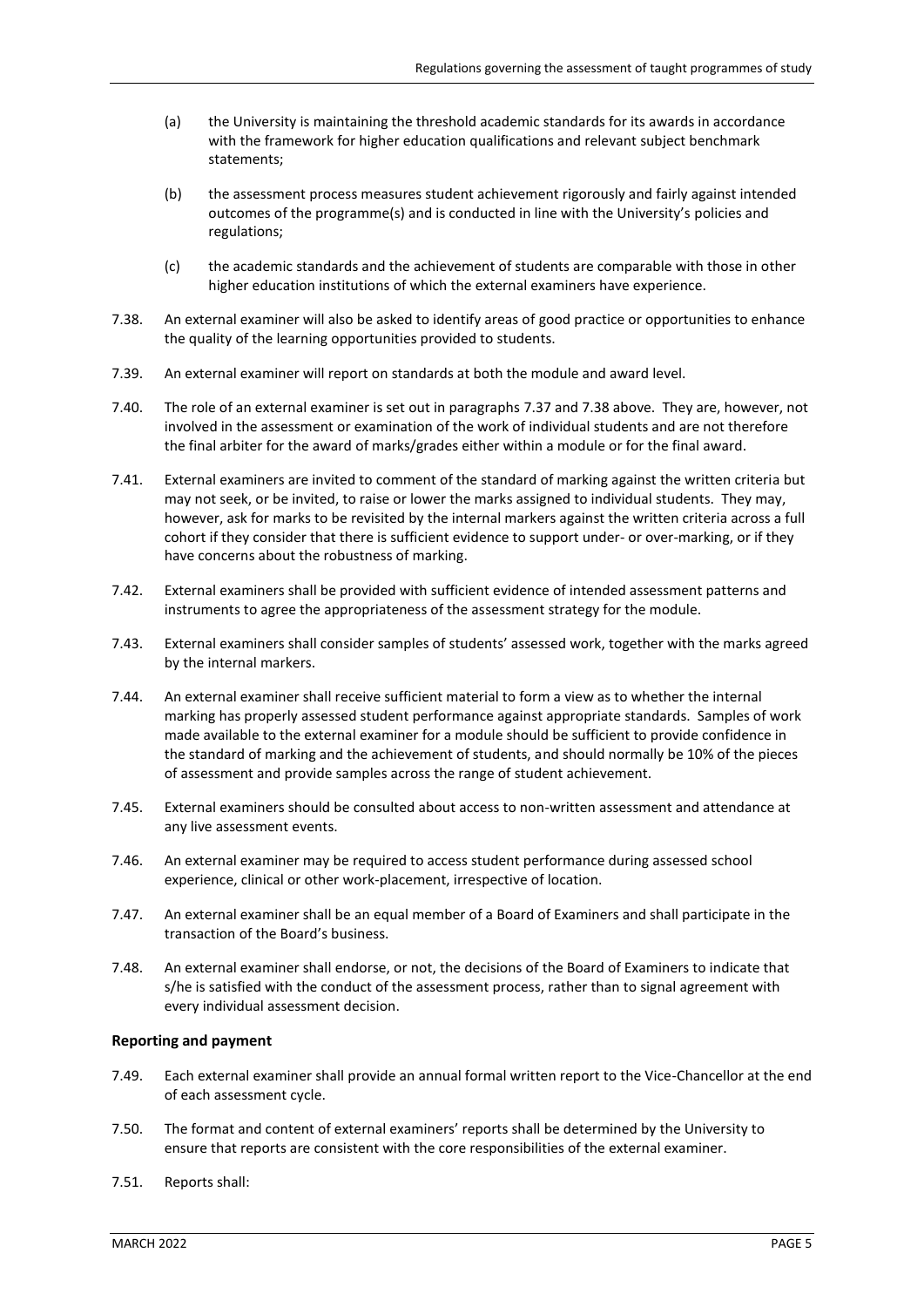- (a) confirm whether the University is maintaining the threshold academic standards for its awards in accordance with the framework for higher education qualifications and relevant subject benchmark statements;
- (b) confirm whether the assessment process measures student achievement rigorously and fairly against intended outcomes of the programme(s) and is conducted in line with the University's policies and regulations;
- (c) confirm whether the academic standards and the achievement of students are comparable with those in other higher education institutions of which the external examiners have experience;
- (d) confirm whether sufficient evidence was received to enable the role to be fulfilled;
- (e) state whether issues raised in previous reports have been appropriately addressed;
- (f) address any issues specifically required by any relevant professional body;
- $(g)$  provide an overview at the end of the term of office.
- 7.52. External examiners' reports shall be made available in full to students, with the sole exception of any confidential report made directly to the Vice-Chancellor.
- 7.53. A school shall provide a detailed written response to each external examiner's report and make full use of the reports during annual monitoring activities.
- 7.54. Senate will receive from the Learning and Teaching Committee an annual digest of the comments made by external examiners for all taught programmes and will identify any areas for further action.
- 7.55. The University has the right to reject the view of an external examiner, but should only do so after careful consideration of the issues raised.
- 7.56. An external examiner has the right to raise matters of serious concern with the Vice-Chancellor in a confidential report.
- 7.57. Where an external examiner has a serious concern relating to the academic standards of a programme and has exhausted all published applicable internal procedures, including the submission of a confidential report to the Vice-Chancellor, s/he may invoke the Quality Assurance Agency's (QAA) Concerns Scheme.
- 7.58. Senate shall periodically agree a schedule of fees for external examiner responsibilities and this shall be applicable to all external examiners.
- 7.59. The annual fee will be paid on receipt of the written report from an external examiner.
- 7.60. The University shall reimburse the expenses incurred by an external examiner during the course of their duties.

# **PANELS AND BOARDS OF EXAMINERS**

- 7.61. There shall be a standard formal agenda for meetings of Panels and Boards of Examiners. The business of Panels and Boards remains confidential to the membership.
- 7.62. Panels and Boards shall make decisions on the basis of evidence of student achievement.
- 7.63. Each Panel and each Board will normally be provided with a standard anonymous data set drawn from the SITS record unless dispensation to provide named data sets has been agreed by the Academic Registrar. The data will include the outcomes of each module being considered by the Panel; and the profile of each student for whom a progression or award decision is to be made by the Board.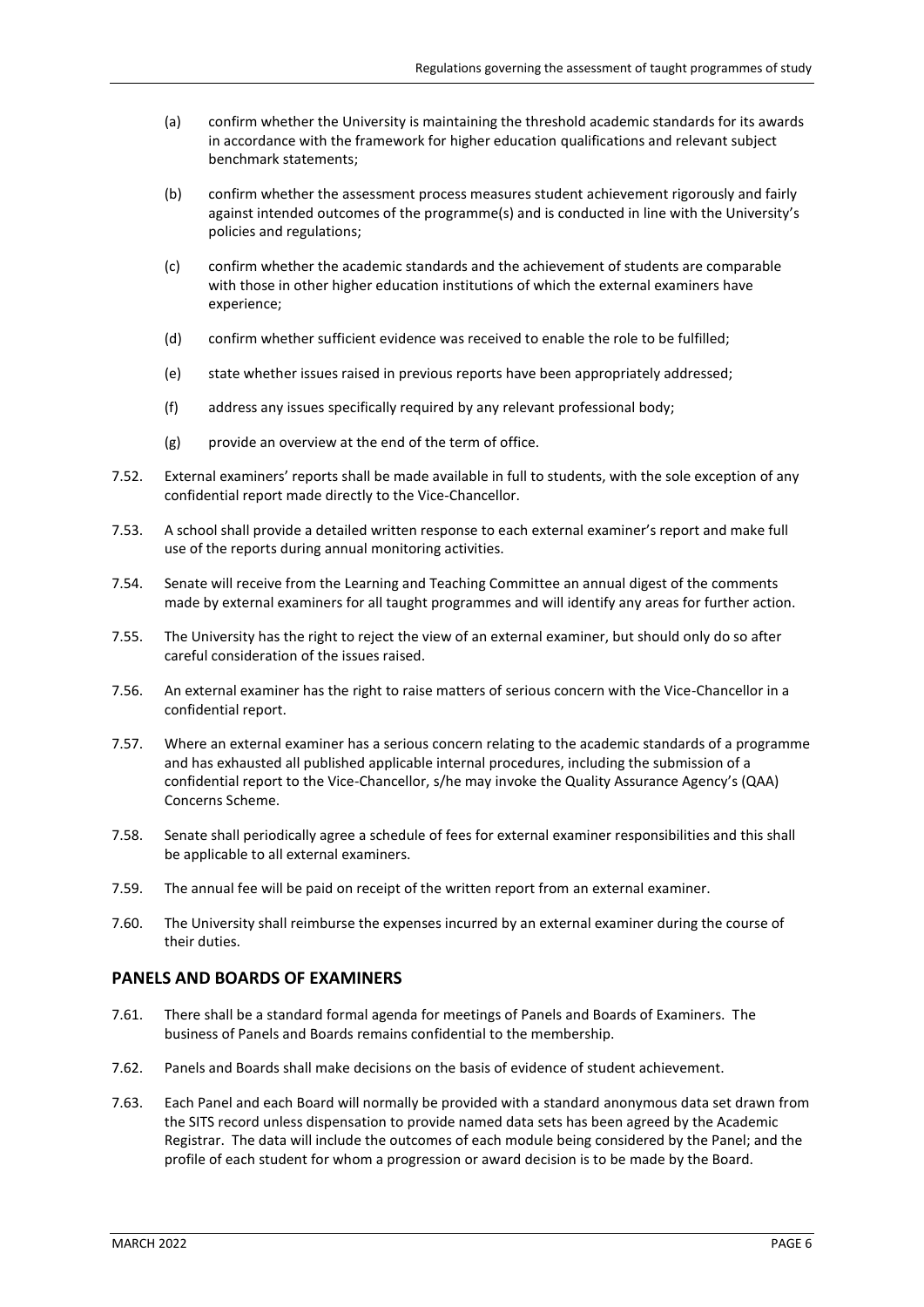7.64. A Panel or a Board may defer a decision in relation to an individual student if insufficient information about the performance of the student is available. The Panel or Board may authorise the Chair to make a decision on its behalf, as soon as practically possible, once the relevant information becomes available. For Boards, this will include making recommendations for intermediate awards, where appropriate.

#### **Panels of Examiners: Function**

- 7.65. The function of a Panel of Examiners is to:
	- (a) consider patterns of achievement for individual modules, and confirm that appropriate marking processes have taken place in line with the definitions given in para 7.10 above;
	- (b) anonymously approve the award of re-assessment opportunities;
	- (c) approve module outcomes for report to one or more Board of Examiners;
	- (d) agree the release of provisional module outcomes to students, with the exception of midsummer marks on campus-based programmes, which shall only be released following the meeting of the Board of Examiners.
- 7.66. Panels of Examiners are directly responsible to the Boards of Examiners to which they contribute marks for the conduct of their business.
- 7.67. Module and component marks presented to a Panel of Examiners will have been carefully considered by the markers who will have made informed academic judgments such that the overall module outcomes fairly reflect the levels of attainment of the students. This should be done by carefully assessing the students' work against written criteria.
- 7.68. Scaling, or norm referencing, of module outcomes may take place only in exceptional circumstances or where this has previously been agreed by a Programme Approval Panel for the purposes of professional accreditation. Scaling should not be used, for example to adjust for variations in student achievement across modules or academic years. Any scaling shall be justified to the Panel of the Examiners and subsequently to the Board of Examiners.

## **Panels of Examiners: Composition**

- 7.69. The Chair of a Panel of Examiners shall be appointed by the Head of School.
- 7.70. The composition of a Panel of Examiners shall consist of the module convenor, or exceptionally a named deputy, for each of the modules included in the remit of the Panel.
- 7.71. The minimum requirement for attendance at the Panel of Examiners shall be the Chair and the convenor, or exceptionally a named deputy, for each of the modules under consideration. The Chair of the Panel is responsible for ensuring that each module is appropriately represented at the meeting.

## **Panels of Examiners: Schedule of meetings**

- 7.72. A Panel of Examiners shall be convened for one or more modules. The frequency of Panel of Examiners' meetings will depend on the nature of the provision under consideration, but will be at least twice during the year in order to fit with the patterns of meetings of Boards of Examiners.
- 7.73. For campus-based modules the Panel will meet at the end of each semester block of teaching and assessment. For distance learning modules and, where appropriate, some taught postgraduate provision, the timing of the Panel meetings will take into account the patterns of teaching across the programme. Where programmes operate linear progression criteria the number of required meetings of a Panel of Examiners may be reduced by authorising the Chair of the Panel to undertake the function of the Panel to approve the award of re-assessment opportunities, on the recommendation of the programme leader.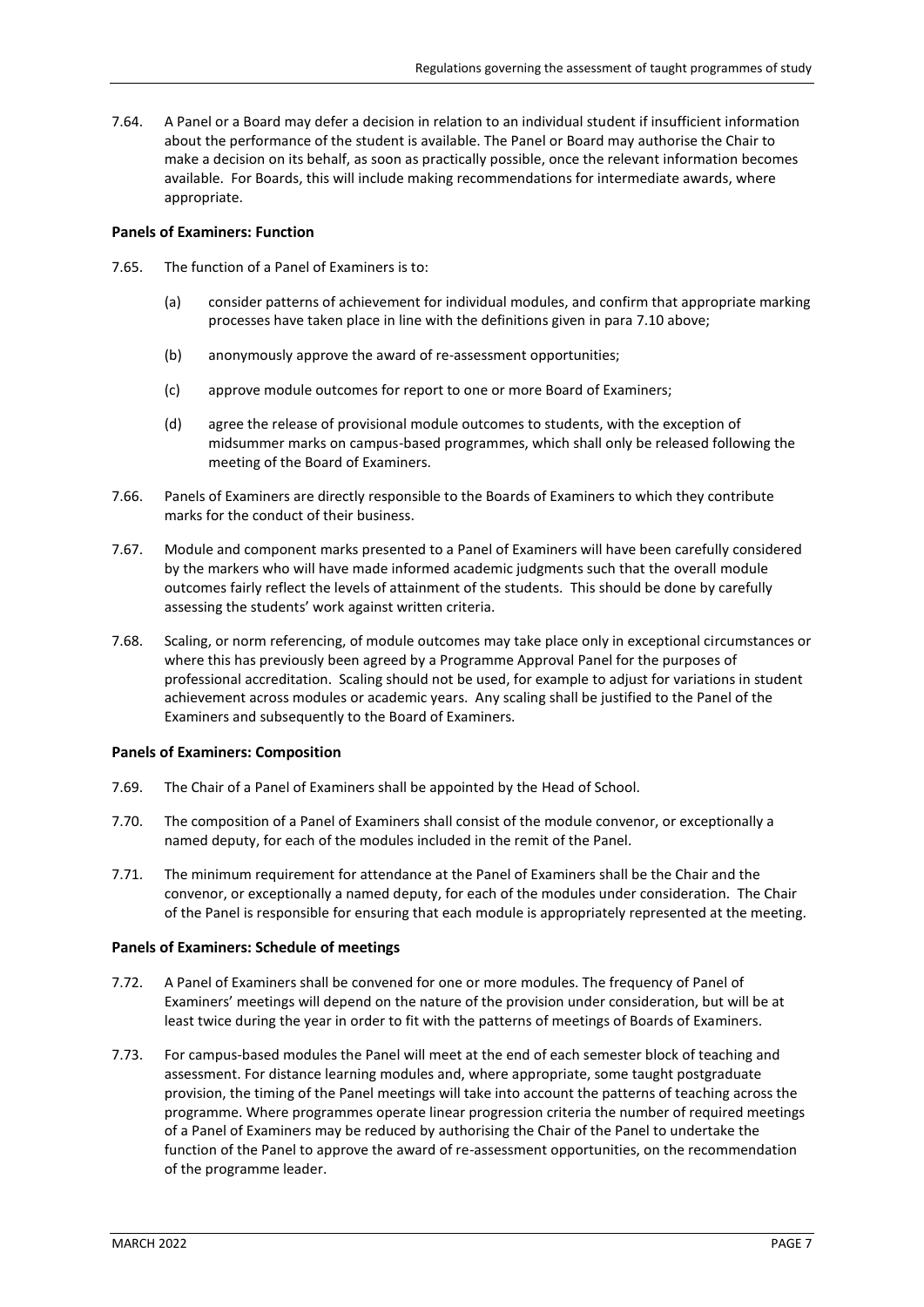- 7.74. A separate Panel of Examiners shall not be convened in the September re-assessment period unless, in the judgement of the Chair of the Board of Examiners, there is a significant number of re-assessment outcomes under consideration, for which a separate analysis of patterns of student achievement could be usefully undertaken. Where a Panel is not held, the consideration of marking and moderation practice shall be undertaken by the Board of Examiners.
- 7.75. Once module marks have been confirmed by a Panel of Examiners they may not be adjusted for individual students.

#### **Boards of Examiners: Function**

- 7.76. A Board of Examiners shall be convened for each programme, or set of programmes, to consider the performance of students which contributes to an award of the University, including the award of credit.
- 7.77. Boards of Examiners are directly responsible to Senate for the conduct of their business.
- 7.78. The function of a Board of Examiners is to:
	- (a) confirm the module outcomes received from one or more Panels of Examiners;
	- (b) anonymously consider the academic performance of individual students as it relates to progression or award decisions;
	- (c) anonymously agree progression from one stage of a programme to another;
	- (d) anonymously agree awards and their classification.
- 7.79. All members of the Board are equal; no particular weight shall be given to the views of the external examiner(s). An external examiner has no veto in relation to decisions in relation to individual students. If a vote in any particular case is necessary, the Chair shall have the casting vote.
- 7.80. Boards of Examiners shall not adjust marks.
- 7.81. The Board may determine the winners of school prizes, and nominate students for consideration for the award of College or University prizes.

#### **Boards of Examiners: Composition**

- 7.82. A Board of Examiners shall consist of the following members:
	- (a) the Chair, which shall be a senior member of the academic staff of the school, appointed by the Head of School, who is on the University's Register of Approved Chairs having completed University Examination Board chair training within the last three years;
	- (b) normally two members of each Panel of Examiners contributing module outcomes to the Board, one of whom shall normally be the Chair of the Panel;
	- (c) the Programme Leader or Chair of the Board of Study or equivalent for each programme to be considered by the Board;
	- (d) for boards where awards are being made, external examiners for each of the subjects or groups of subjects included in the remit of the Board;
	- (e) such other members of the academic staff nominated by the Head of School, as are necessary to make informed progression and award decisions.

The following shall also be in attendance at a meeting of the Board of Examiners: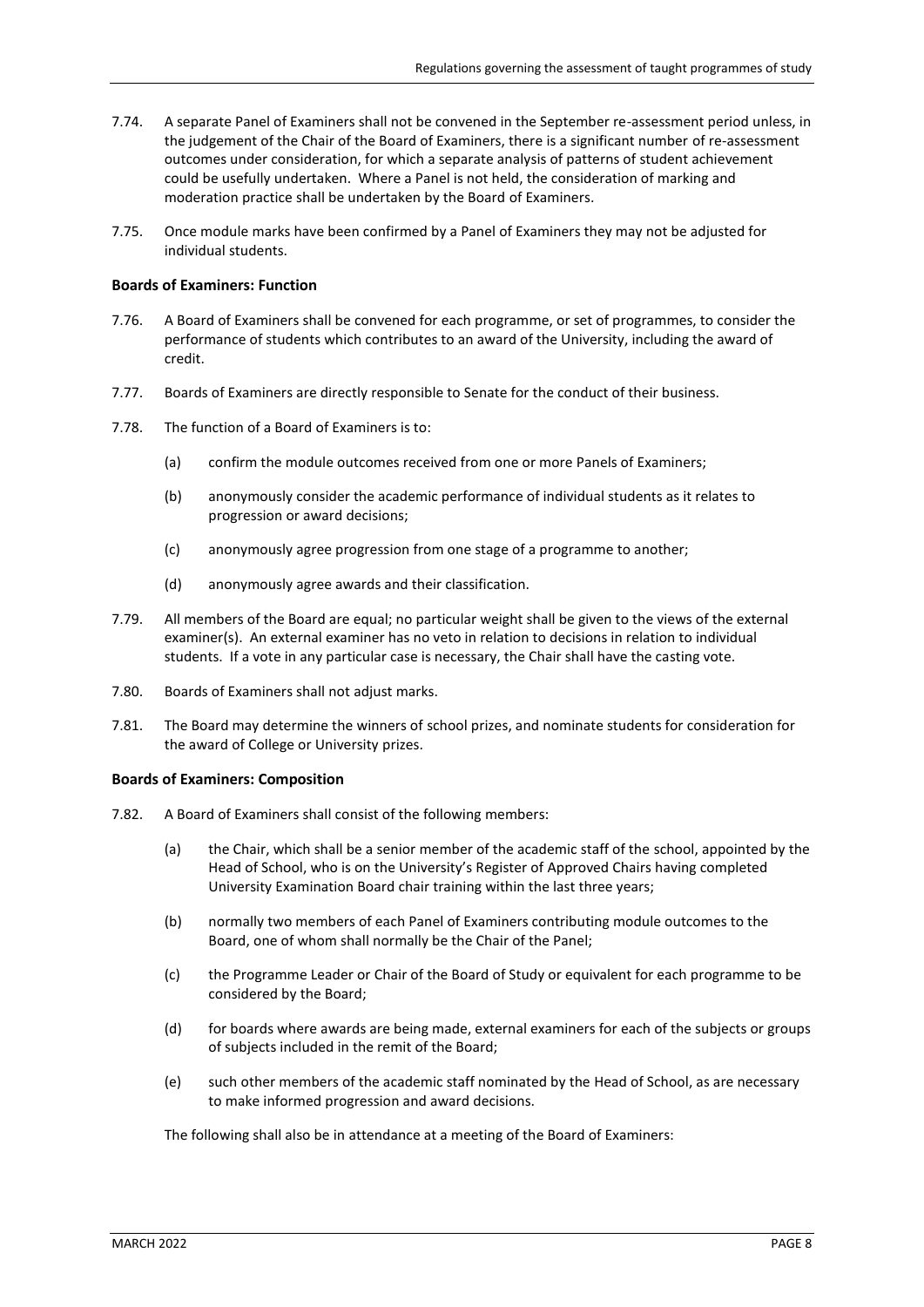- (f) A representative of the Academic Registrar, normally a senior member of the administrative staff of the University, shall attend each meeting of a Board of Examiners where awards to students are under consideration to ensure that the proceedings of the Board are carried out in accordance with the regulations. The business of the Board may not be transacted in the absence of the Academic Registrar's Representative (ARR);
- (g) a Secretary to the Board, provided by the school, who shall take notes which shall include an account of any discussion in relation to difficult cases.
- 7.83. The minimum requirement for attendance at Board of Examiners shall be 75% of the members named under (a), (b), (c) and (d) above and must include the Chair. Where a board is meeting to consider progression only external examiners described under (d) are excluded from this requirement.
- 7.84. The members of a Board of Examiners shall be agreed annually.
- 7.85. The University expects that all relevant External Examiners for the programmes under consideration shall be present at a meeting of a Board of Examiners, either in person or via a means of electronic conferencing (e.g. Skype), where awards are being made to students. On occasions when the Board of Examiners is expecting to consider progression decisions only, external examiners are not required to attend.
- 7.86. Exceptionally, when unable to attend a meeting of the Board of Examiners, an individual external examiner shall be required to submit written comments on the outcomes of modules, and the performance of candidates so that these views may be taken into account during the meeting.

## **Boards of Examiners: Schedule of meetings**

- 7.87. A Board of Examiners shall normally meet at the end of each level of the programme. For undergraduate campus-based students this will be at the end of the academic year in June and again following the re-assessment period in September; for taught postgraduate students this will be at the end of the taught component and again at the end of the programme; for distance learning programmes, this will be twice a year, in June and November, to ensure that students are able to attend graduation ceremonies.
- 7.88. All recommendations for an award shall be recorded by the Secretary to the Board; this shall constitute the definitive record against which results are entered into the SITS student record and notified to students, and shall be held by the Registry, according to the University's retention schedule.
- 7.89. The Secretary to the Board shall ensure that the lists of recommended awards are signed by the Chair and those external examiners present at the meeting.

## **Late submission of coursework**

- 7.90. Students are expected to submit work by published deadlines, with the exception of where there is accepted evidence of mitigating circumstances.
- 7.91. Where a student experiences an unexpected serious or significant event affecting their health or personal life which causes them to miss, or expect to miss, a deadline, for assessed work they should report this using the Mitigating Circumstances process as set out from paragraph [7.96.](#page-9-0) Where the effect of the mitigating circumstances is such that it is unclear when the student might be able to submit the coursework s/he should be advised to submit the work as soon as possible and that the regulations concerning mitigating circumstances as set out below will be applied to ensure that there is no penalty for the late submission.
- 7.92. Where it is possible to do so, following the submission of a mitigating circumstance claim, a revised submission date will be offered to the student by the mitigating circumstances expert. If a student fails to submit by the revised date then penalties for late submission shall be applied in line with paragraph [7.94,](#page-9-1) unless further accepted mitigation has been submitted.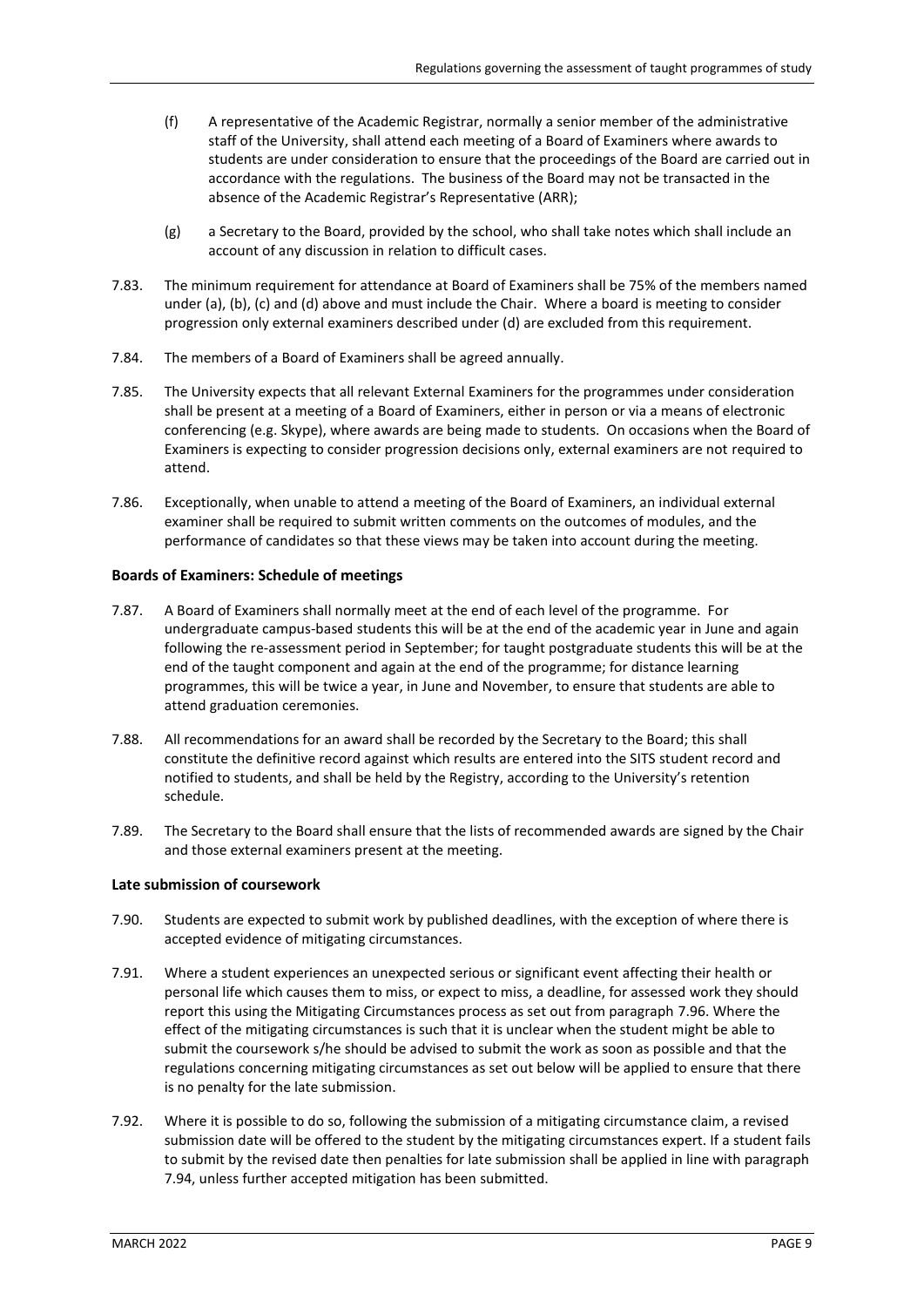- 7.93. Schools should consider late submissions of coursework on an ongoing basis so that where mitigation is submitted after the deadline students can receive prompt decisions as to whether their mitigating circumstances have merited no penalty for the late submission. Similarly, if mitigating circumstances cause an assessment to be missed entirely, students should receive prompt decisions as to whether the non-participation in that assessment can be excused or an alternative assessment provided.
- <span id="page-9-1"></span>7.94. In cases where there are no accepted mitigating circumstances, late submission of coursework shall lead automatically to the imposition of a penalty. Penalties shall be applied as soon as the deadline is reached. The University's penalty scheme is as follows:
	- (a) a deduction of 10% of the maximum mark available from the actual mark achieved by the student shall be imposed upon expiry of the deadline;
	- (b) a further deduction of 5% of the maximum mark available from the actual mark achieved by the student shall then be imposed on each of the next subsequent working days;
	- (c) The subsequent 24 hour periods described under (b) above shall apply from the expiry of the initial deadline. For example, where a deadline is 14:00 on Wednesday, a 10% penalty shall be deducted at 14:01 on Wednesday, and a subsequent 5% shall be deducted at 14:01 on Thursday;
	- (d) Under (a) and (b) above penalties shall be applied until the pass mark for the assessment has been reached (40% for undergraduate work and 50% for postgraduate work), after which point no further penalties shall be applied unless the work is deemed to be a non-submission (see (e) and (f) below);
	- (e) for undergraduate programmes: any piece of work submitted 11 or more working days after the expiry of the deadline will not be marked but will be assigned a mark of zero and deemed to be a non submission;
	- (f) for postgraduate programmes: any piece of work submitted 9 or more working days after the expiry of the deadline will not be marked but will be assigned a mark of zero and deemed to be a non submission;
	- (g) 'available marks' in this context means the maximum marks available for the piece of work (for example, 100 would be the available mark in a percentage marking scheme);
	- (h) 'working day' in this context means a period of twenty four hours or part thereof from Monday to Friday inclusive, excluding public holidays and University closure days.
- 7.95. Where required for practical reasons the range and timing of penalties for the non-completion of certain forms of assessment such as presentations may be determined by schools in the light of local circumstances, but should be applied according to agreed procedures. In cases where the turnaround time for marking is less than ten days, schools are also authorised to introduce appropriate variations to the scheme set out above. se external examiners present at the meeting.

## **Mitigating circumstances**

- <span id="page-9-0"></span>7.96. The University considers a mitigating circumstance to be a serious or significant event affecting a student's health or personal life which is beyond the student's control. The events are sufficiently serious enough in nature to result in the student being unable to attend, complete, or submit an assessment on time. In such cases the mitigating circumstances regulations and policy may be applied. These regulations and associated policy are designed to ensure the fair and consistent treatment of all students.
- 7.97. Students are responsible for ensuring that their school(s) are notified of any mitigating circumstances at the time they occur that prevents them from submitting or attending as assessment on time. The submission of a mitigating circumstance claim is an indication by the student that they are not, or were not, in a position to complete the assessment by the given deadline. Should the claim be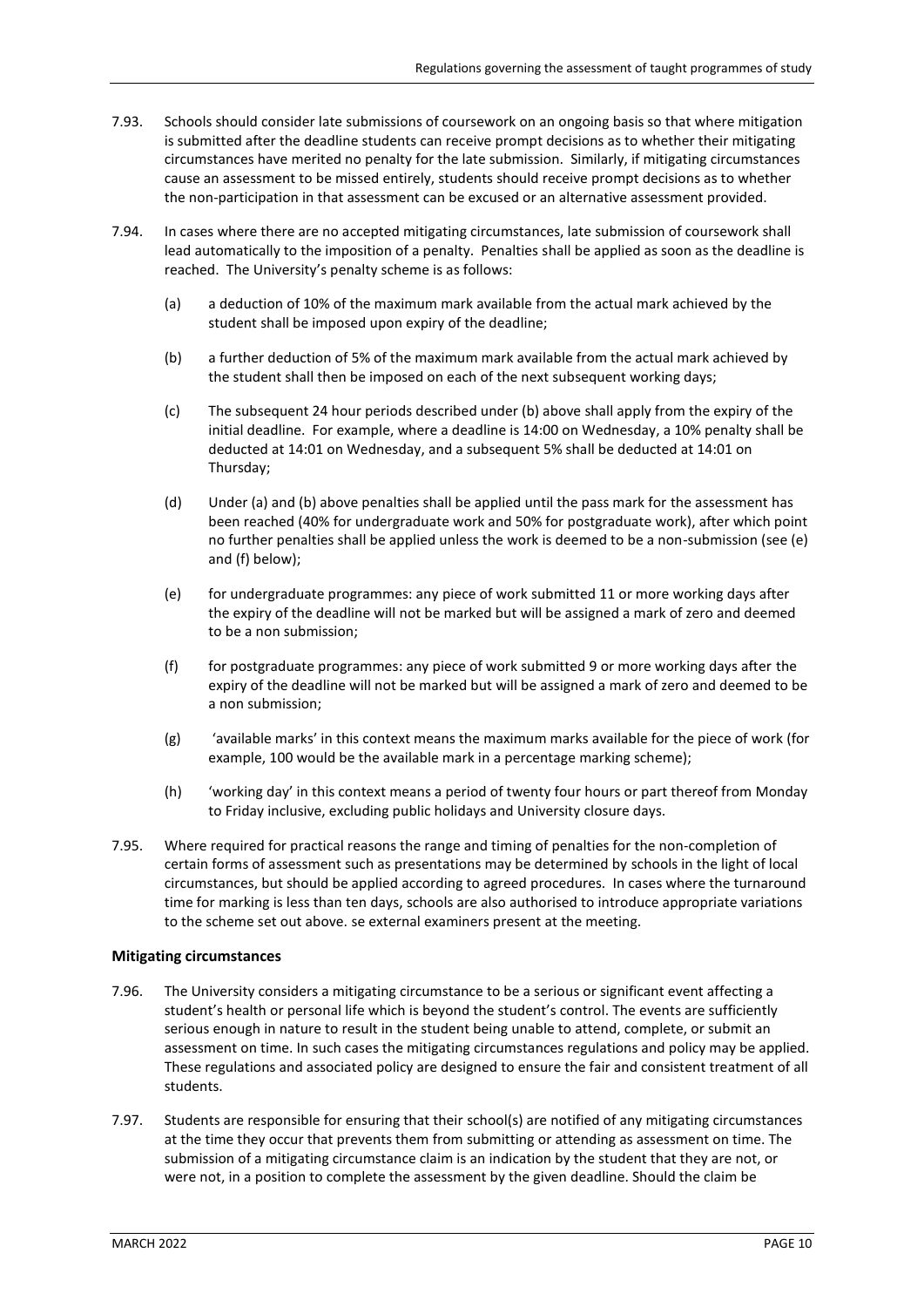approved the student should no longer attempt the assessment, and instead an alternative deadline will normally be set.

- 7.98. Submissions of a claim should be completed via the online submission form, along with any relevant supporting evidence.
- 7.99. A deadline for the submission of a mitigating circumstances claim will normally be 7 calendar days after the assessment due date. Schools are permitted to reduce this deadline where the type of continuous assessment does not allow for 7 calendar days. Mitigating circumstance claims will not be permitted after results have been released.
- 7.100. Schools must ensure that the University's regulations and policy on mitigating circumstances are published in course handbooks.
- 7.101. Where a programme utilises multiple small scale assessments such as laboratories or regular class tests, students may self-certify for absence or non-submission of such assessments on a limited basis. It will not be possible to repeatedly self-certify and students will be monitored.
- 7.102. Evidence submitted in support of a claim for mitigating circumstances should be in English. Where the original is in another language students are responsible for ensuring that it is submitted with a verified translation.
- 7.103. The University reserves the right to verify the authenticity of any evidence submitted
- 7.104. Failure to divulge information and provide evidence at the appropriate time or the inability of the University to verify documentary evidence may mean that there is insufficient evidence for mitigating circumstances to be taken into account and the claim will be rejected.
- 7.105. Mitigating Circumstance Experts will consider submissions on the basis of the evidence submitted. They will be responsible for firstly determining whether sufficient grounds have been established to accept the claim and then for making recommendations on whether mitigation should be applied to the outcomes of specific pieces of students' assessment. They will do so without evidence of the student's performance at module level.
- 7.106. Where the Expert requires further professional guidance they may convene a mitigating circumstance panel drawn from academic and relevant professional services staff. Membership of the panel should be sufficiently broad enough to make an informed decision, with a minimum of at least three people. The membership will normally include a Senior Tutor, and the Mitigating Circumstances Expert.
- 7.107. Panel meetings may take place virtually or by correspondence where there is a need for swift decision making.
- 7.108. A formal record of the recommendations for each claim will be held on the University's student record system.
- 7.109. Panels of Examiners will accept the recommendations but will not be expected to receive evidence. Panels of Examiners will determine the outcome of a module for an individual student in the light of the presented recommendation.
- 7.110. Where mitigating circumstances are accepted, no judgement about the extent to which accepted mitigating circumstances have affected a student's performance will be made; marks will not be adjusted and there will be no tariff. One of the following recommendations is made for each individual assessment:
	- (a) waive late submission penalties
	- (b) in the event an assessment has not been undertaken provide a student with the opportunity to take the affected assessment(s) as if the first time i.e. a 'sit' or 'submit', allowing them to be given the full marks achieved for the examination or assessment, rather than imposing a cap.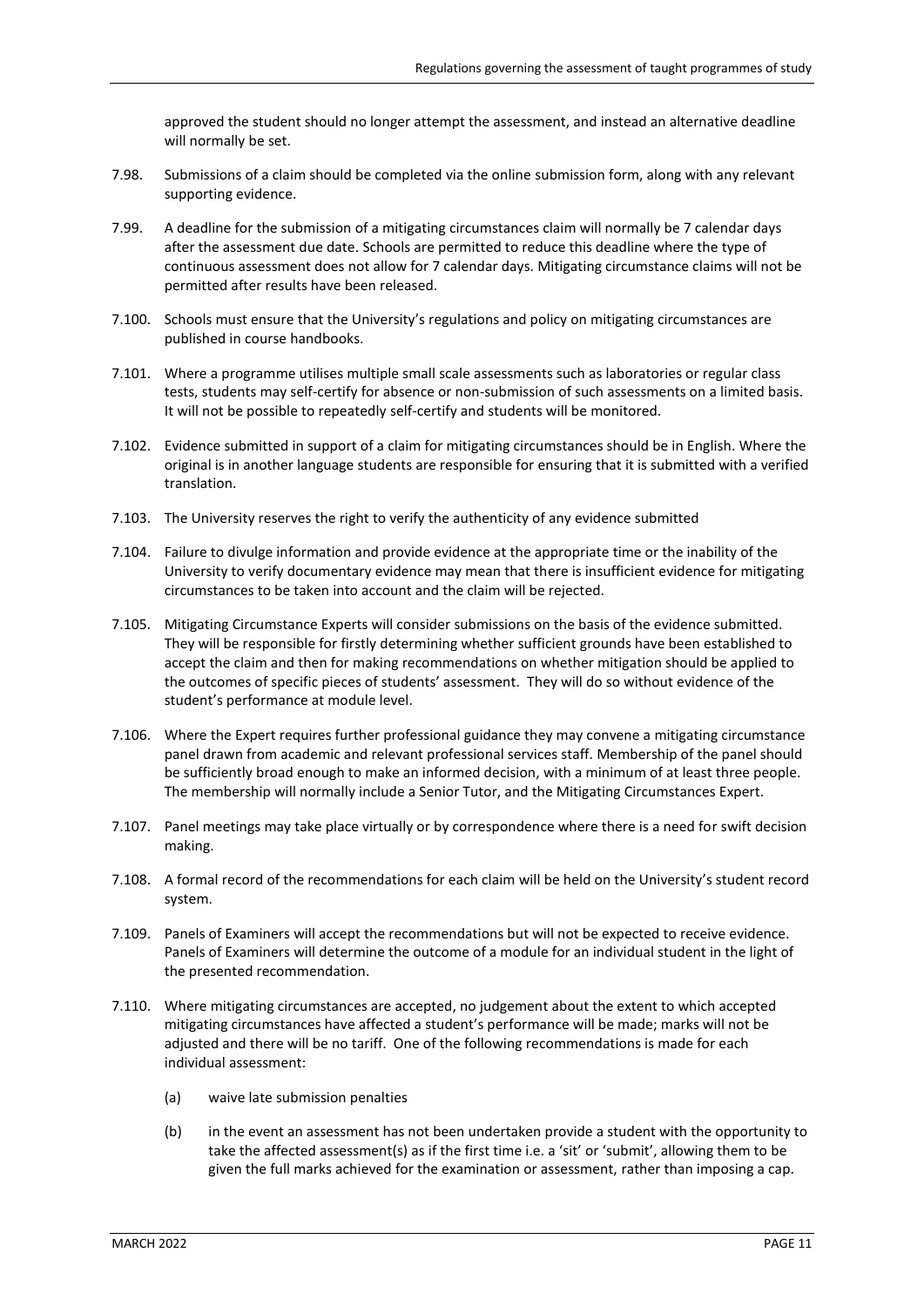Where it is not possible to replicate the original assessment, exercise discretion and flexibility to make the reassessment different from the original assessment type whilst ensuring that all intended learning outcomes of the module are still achieved;

- (c) determine that there is sufficient evidence of the achievement of the intended learning outcomes from other pieces of assessment in the module(s) for an overall module mark to be derived;
- (d) note the accepted mitigation for the affected assessment(s) and recommend that the Board of Examiners takes this into account when considering borderline cases at the point of award and classification.
- 7.111. The module marks released following the meeting of the Panel of Examiners should clearly identify results where mitigation has been considered and applied.

# **Disability and long-term conditions**

- 7.112. The University will make reasonable adjustments to assessment arrangements for students who have notified it of long-term medical conditions or disability. Where there is a marked deterioration in a pre-existing condition that a student believes has or will have an impact on a piece of assessment, this should be notified using the mitigating circumstances procedures set out above.
- 7.113. Students with long-term medical conditions, specific learning difficulties and disabilities should seek support from the AccessAbility Centre to ensure that any reasonable adjustments may be made to assessment arrangements, which may include agreement of a personalised work schedule. Recommendations for adjustments will be informed by a report from an external assessor, such as an Educational Psychologist.
- 7.114. Any such reasonable adjustments will be subject to the overall requirement that academic standards must be maintained.
- 7.115. For time-constrained summative assessment one or more of the following examples of adjustments may be appropriate:
	- (a) additional time, usually an additional 15 minutes per hour;
	- (b) breaks during the examination;
	- (c) provision of an amanuensis;
	- (d) provision of word processing facilities;
	- (e) provision of Braille papers;
	- (f) provision of a separate examination room.
- 7.116. For other forms of assessment, support is available from the AccessAbility Centre throughout the academic year to assist students in preparing for and completing assessment activities to published deadlines.
- 7.117. Any reasonable adjustments will be made up to the point of assessment. Coversheets for assessed work will be utilised for the purpose of providing appropriate feedback in the light of a student's disability or condition.

## **Publication of results**

7.118. For distance learning programmes and for semester one of campus-based programmes, provisional module marks shall be published online, from the SITS record after they have been approved for release by the Panel of Examiners. For campus-based programmes, semester two provisional marks